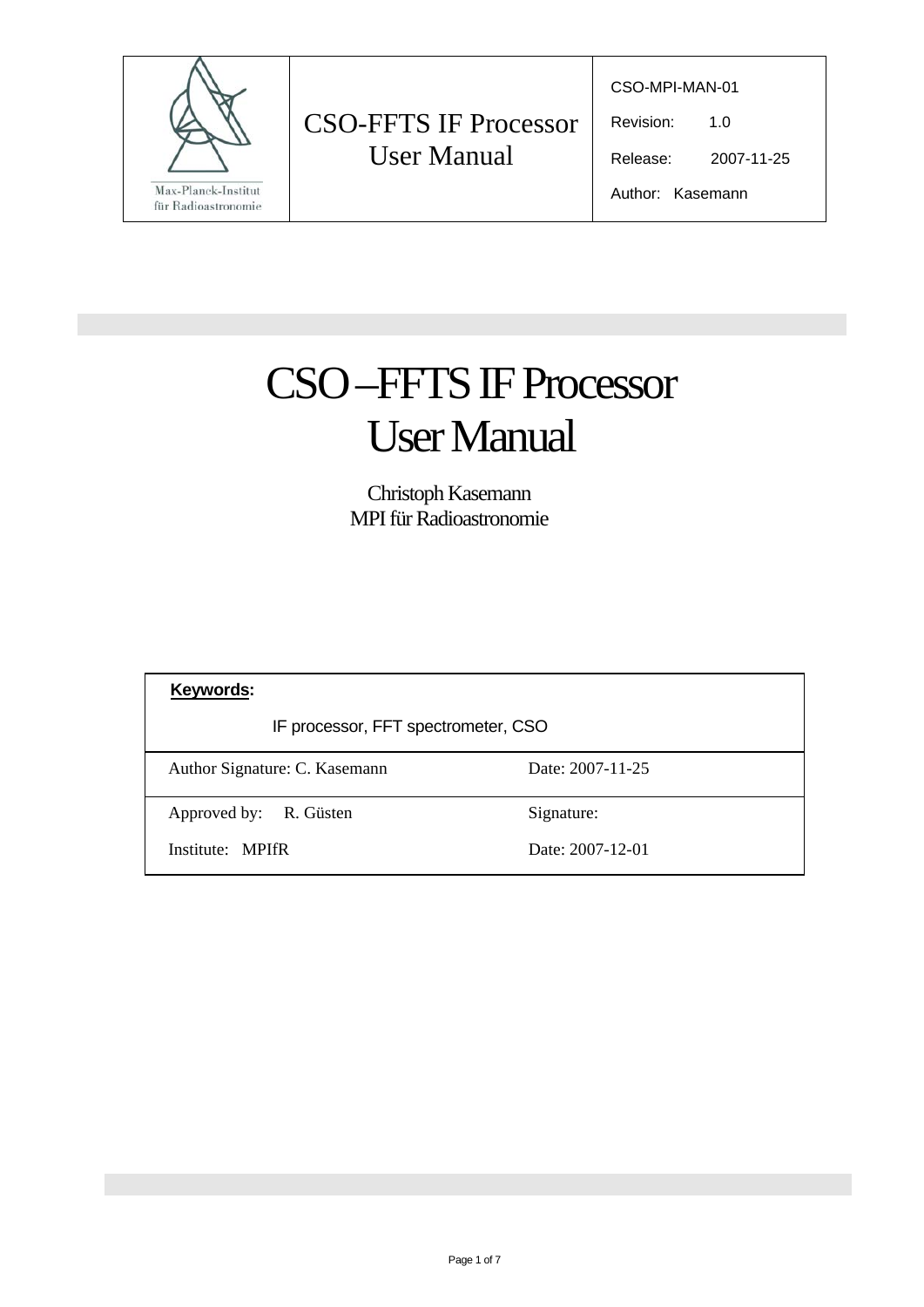

# CSO-FFTS IF Processor User Manual

CSO-MPI-MAN-01

Revision: 1.0

Release: 2007-11-25

### Author: Kasemann

## **Change Record**

| <b>REVISION</b> | <b>DATE</b> | <b>AUTHOR</b> | <b>SECTIONS/PAGES</b><br><b>AFFECTED</b> | <b>REMARKS</b> |
|-----------------|-------------|---------------|------------------------------------------|----------------|
| 0.1             | 25.11.07    | Kasemann      | All                                      | new document   |
|                 |             |               |                                          |                |
|                 |             |               |                                          |                |
|                 |             |               |                                          |                |
|                 |             |               |                                          |                |
|                 |             |               |                                          |                |
|                 |             |               |                                          |                |
|                 |             |               |                                          |                |
|                 |             |               |                                          |                |
|                 |             |               |                                          |                |
|                 |             |               |                                          |                |
|                 |             |               |                                          |                |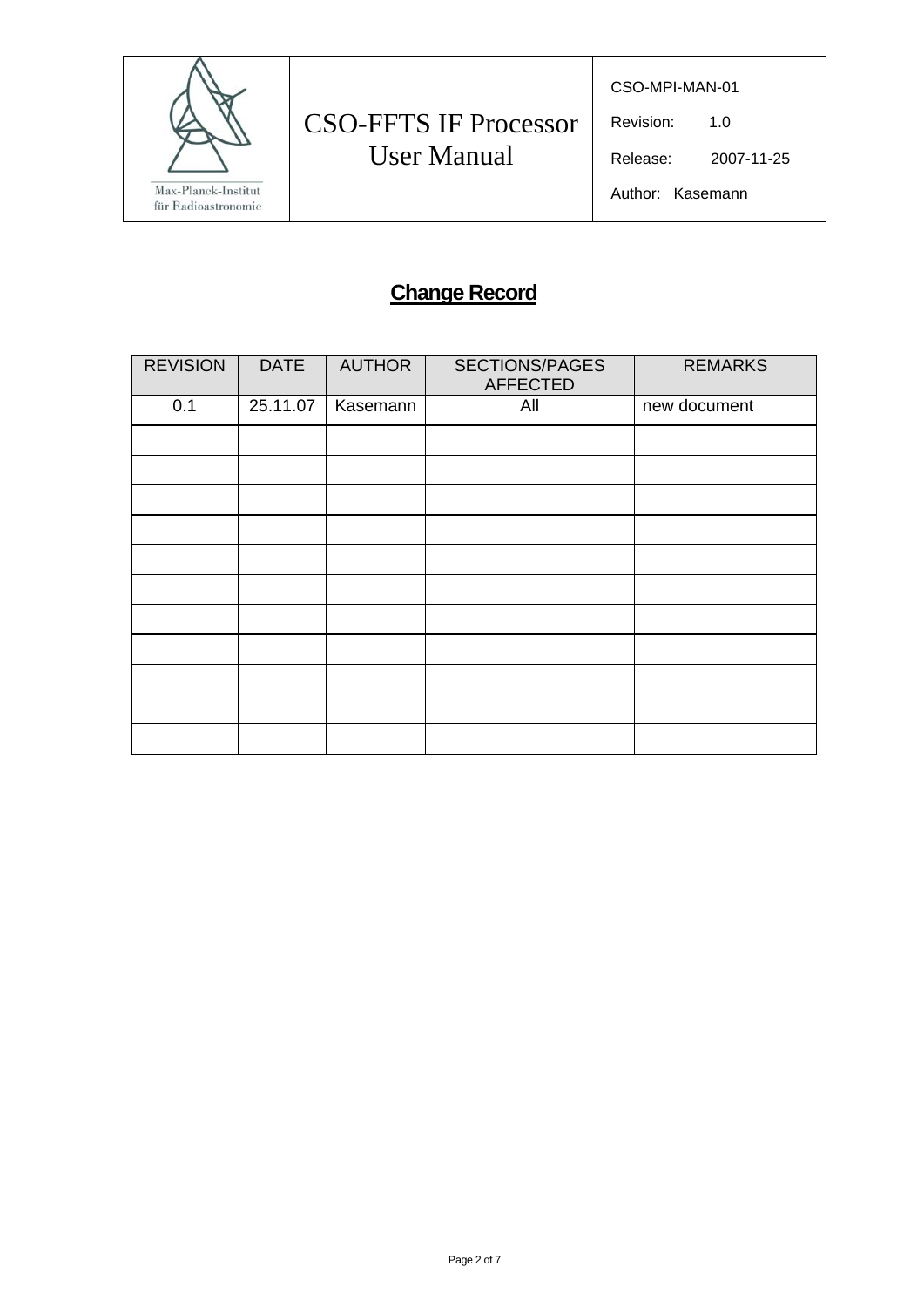

# **CSO-FFTS IF Processor User Manual**

CSO-MPI-MAN-01

Revision:  $1.0$ 

Release: 2007-11-25

Author: Kasemann

## Table of contents

| $\overline{2}$ |  |
|----------------|--|
| 3              |  |
| 4              |  |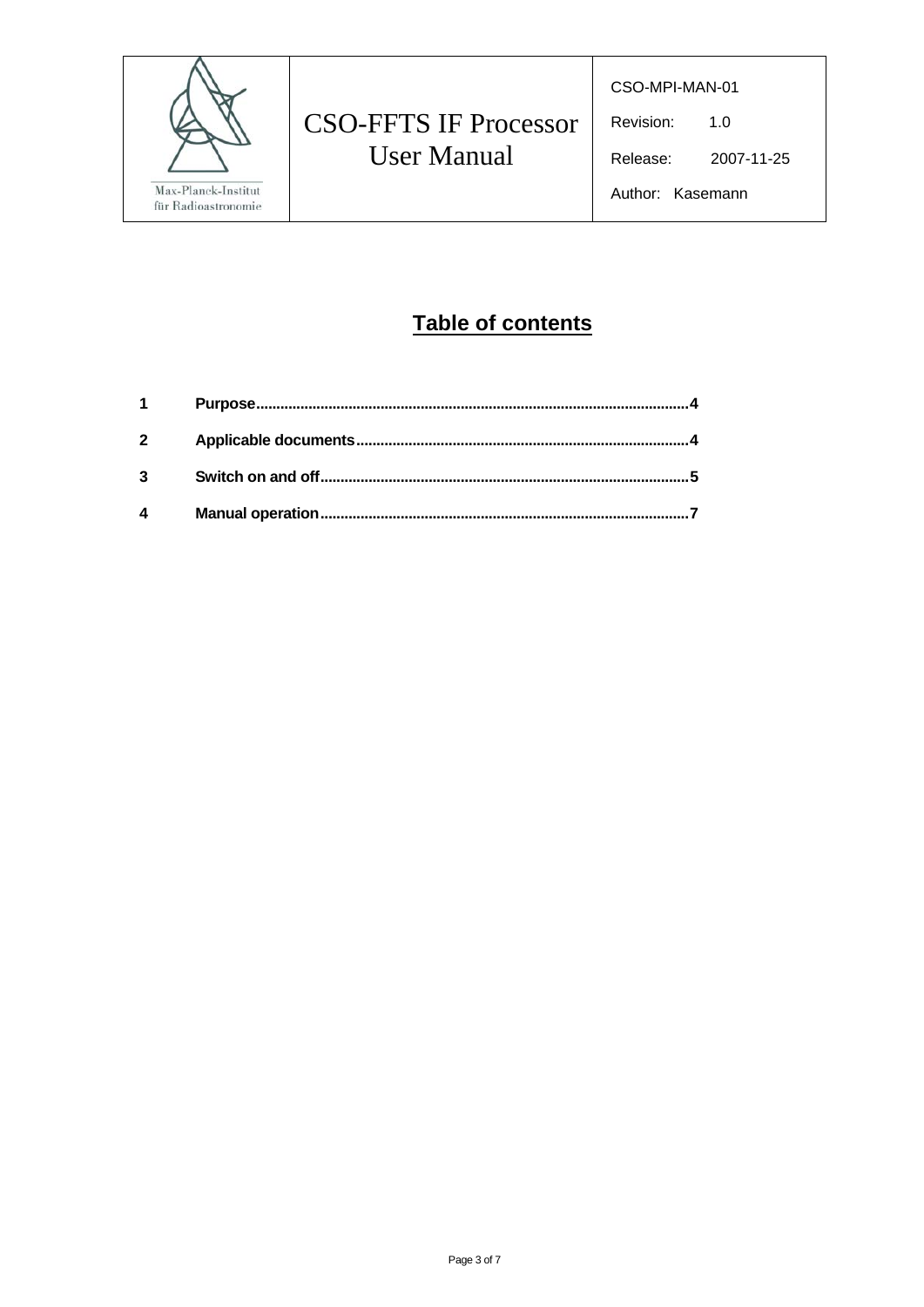| CSO-MPI-MAN-01<br><b>CSO-FFTS IF Processor</b><br>Revision:<br>1.0<br><b>User Manual</b><br>Release:<br>Max-Planck-Institut<br>Author: Kasemann<br>für Radioastronomie | 2007-11-25 |
|------------------------------------------------------------------------------------------------------------------------------------------------------------------------|------------|
|------------------------------------------------------------------------------------------------------------------------------------------------------------------------|------------|

#### **1 Purpose**

The purpose of this document is to provide the user with all necessary information to operate the IF processor servicing the new FFT Spectrometer manually.

### **2 Applicable documents**

| AD-01 | CSO-MPI-DSD-01 | <b>CSO-IF processor Design Description</b> |
|-------|----------------|--------------------------------------------|
| AD-02 | CSO-MPI-ICD-01 | CSO-IF processor SCPI commands             |
| AD-03 | CSO-MPI-MAN-02 | <b>CSO-FFTS User Manual</b>                |
| AD-04 | CSO-MPI-DSD-02 | <b>CSO-FFTS Design Description</b>         |
| AD-05 | CSO-MPI-TRE-01 | <b>Commissioning Report</b>                |
|       |                |                                            |

AD-06 folder with: electrical diagrams & data sheets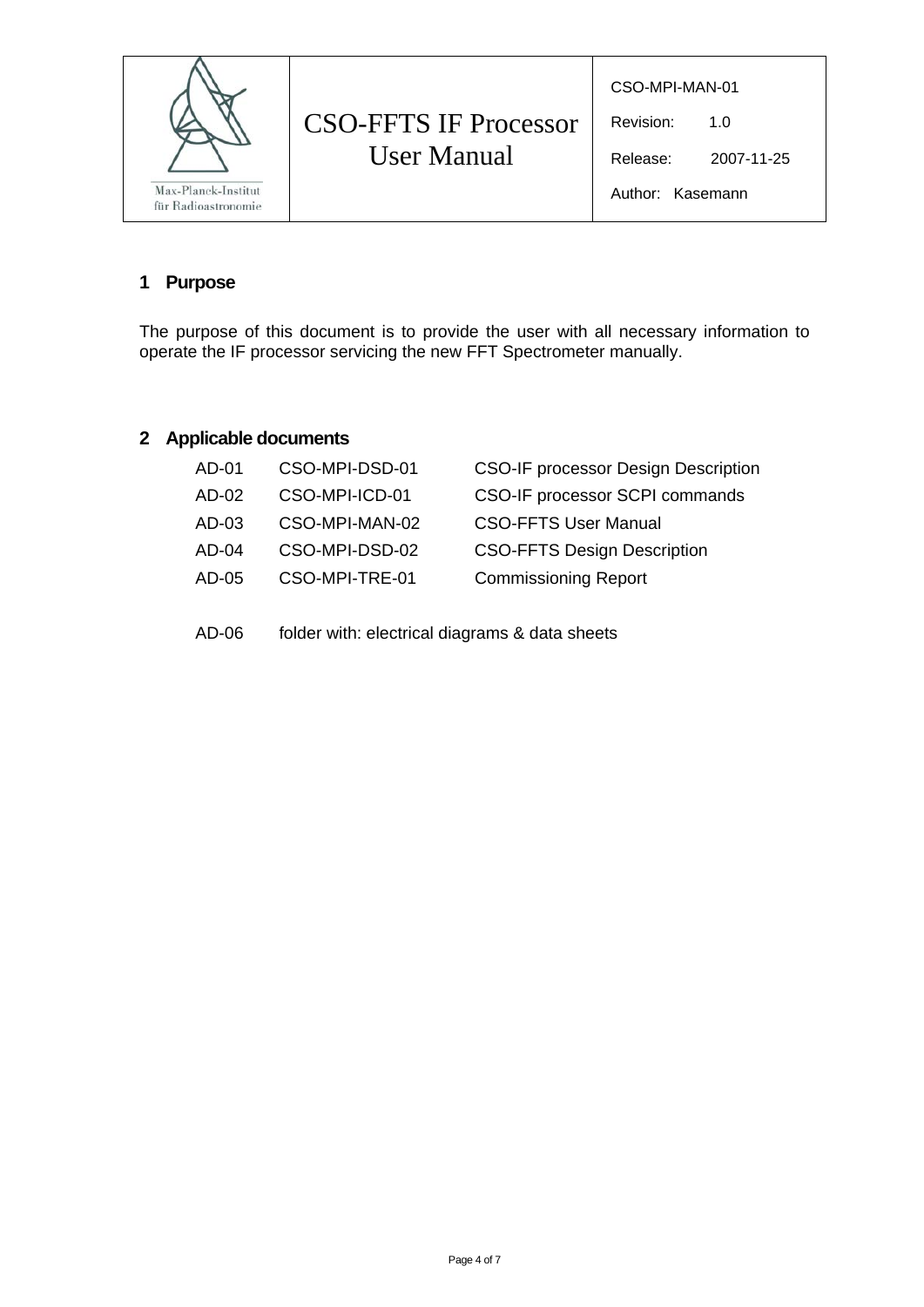| <b>CSO-FFTS IF Processor</b><br><b>User Manual</b><br>Max-Planck-Institut<br>für Radioastronomie | CSO-MPI-MAN-01<br>Revision:<br>Release:<br>Author: Kasemann | 1. $\Omega$<br>2007-11-25 |  |
|--------------------------------------------------------------------------------------------------|-------------------------------------------------------------|---------------------------|--|
|--------------------------------------------------------------------------------------------------|-------------------------------------------------------------|---------------------------|--|

#### **3 Switch on and off**

To switch the unit *on* or *off*, push the main switch on the power supply for ca. 2 seconds.



*Fig. 1. Front-panel of the IF-processor (bottom) and the power supply (upper) Tthe front panel of the processor unit provides 6 input ports A1 to A6 (left) and 1 output port, plus a total power output channel and a LAN interface (right).*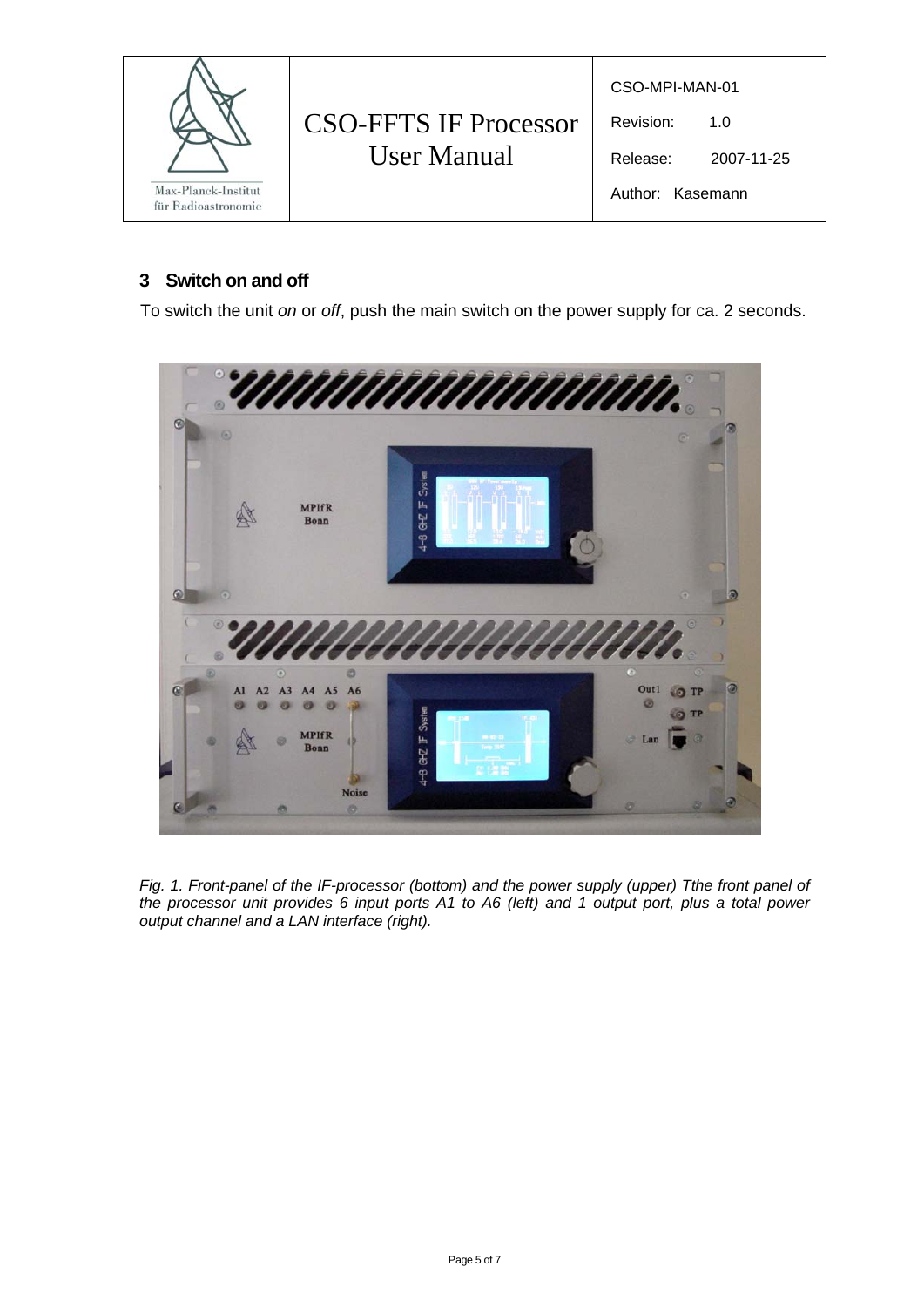

After the unit has been switched "on", wait a few seconds for the display to appear.



*Fig. 2: Start-up Display* 



*Fig. 3: Display during normal operation*